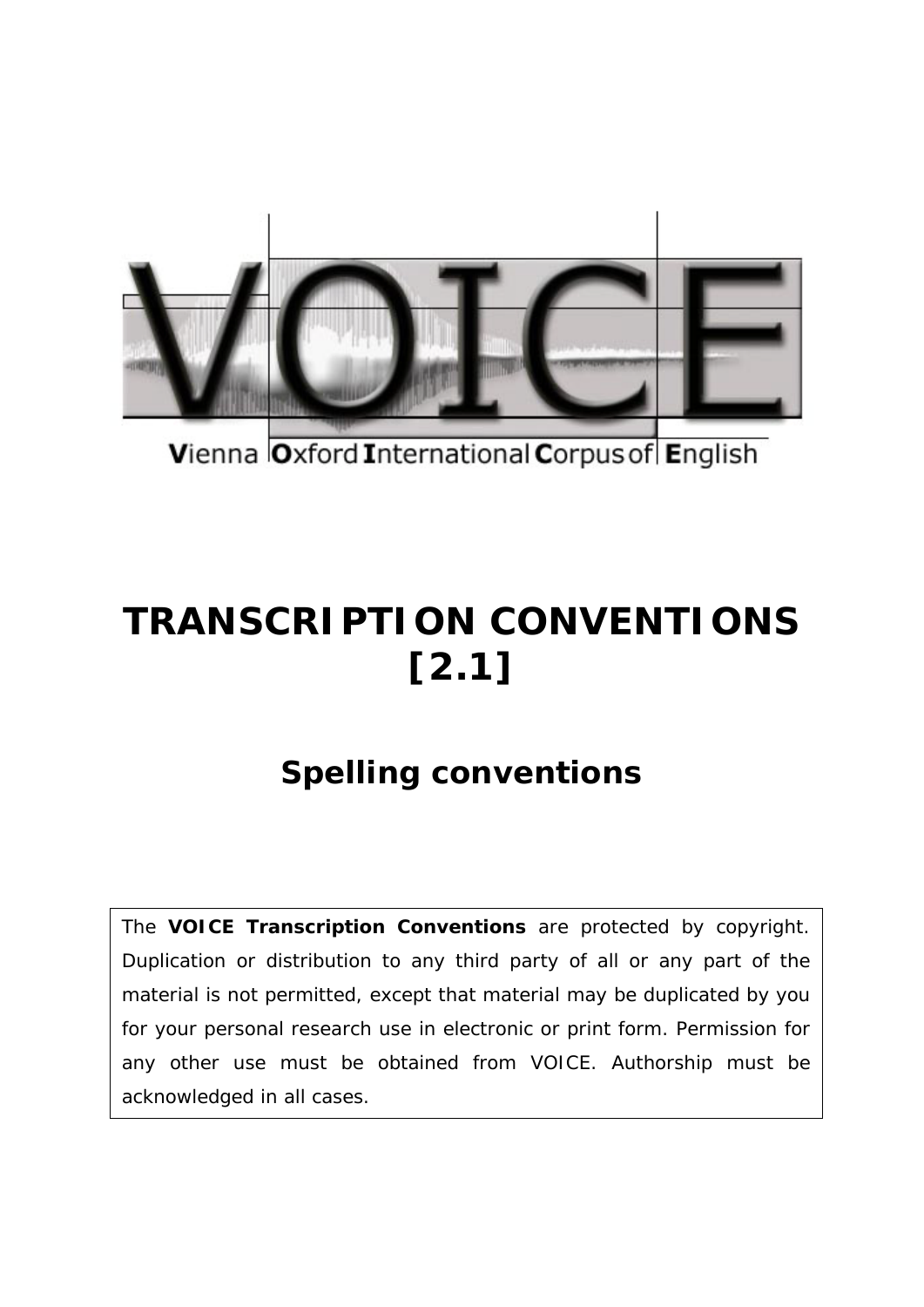

## **Spelling conventions**

Version 2.1 June 2007

| <b>1. CHARACTERS</b>                                                                                                                                                     |                                                                                                                                                                                                                                                                                                                                                                                                                |
|--------------------------------------------------------------------------------------------------------------------------------------------------------------------------|----------------------------------------------------------------------------------------------------------------------------------------------------------------------------------------------------------------------------------------------------------------------------------------------------------------------------------------------------------------------------------------------------------------|
| abcdefghijklmnopqrstuvwxyz                                                                                                                                               | Only alphabetic <b>Roman characters</b> are used in<br>the transcript. No diacritics, umlauts or non-<br>roman characters are permitted in the running<br>text.                                                                                                                                                                                                                                                |
| 2. DECAPITALIZATION                                                                                                                                                      |                                                                                                                                                                                                                                                                                                                                                                                                                |
| Example:<br>S8: so you really can $\langle \omega \rangle$ control my english<br>$\langle \rangle$ (@)                                                                   | No capital letters are used except for marking<br>emphasis (cf. mark-up conventions).                                                                                                                                                                                                                                                                                                                          |
| <b>3. BRITISH SPELLING</b>                                                                                                                                               |                                                                                                                                                                                                                                                                                                                                                                                                                |
| British spelling                                                                                                                                                         | British English spelling is used to represent<br>naturally occurring ELF speech.<br>The Oxford Advanced Learner's Dictionary<br>(OALD), $7th$ edition, is used as the primary<br>source of reference.<br>If an entry gives more than one spelling variant<br>of a word, the first variant is chosen. If there are<br>two separate entries for British and American<br>spelling, the British entry is selected. |
| <b>4. SPELLING EXCEPTIONS</b>                                                                                                                                            |                                                                                                                                                                                                                                                                                                                                                                                                                |
| center, theater<br>behavior, color, favor, labor, neighbor<br>defense, offense<br>disk<br>program<br>travel (-1-: traveled, traveler, traveling)                         | The 12 words listed on the left and all their<br>derivatives are spelled according to American<br>English conventions (e.g. colors, colorful,<br>colored, to color, favorite, favorable, to favor, in<br>favor of, etc.).                                                                                                                                                                                      |
| Example:<br>S2: we are NOT quite sure if it will REALLY<br>be (.) privatized next year                                                                                   | In addition, all words which can be spelled<br>using either an $-is$ or an $-iz$ morpheme are<br>spelled with $-iz$ (e.g. to emphasize,<br>organizations, realization, recognized, etc.).                                                                                                                                                                                                                      |
| <b>5. NON-ENGLISH WORDS</b>                                                                                                                                              |                                                                                                                                                                                                                                                                                                                                                                                                                |
| Example:<br>$S1: <$ L1de> wieso oesterreich? {why austria}<br>$\langle$ /L1de><br>Example:<br>S3: $\langle LNfr \rangle$ c'est ferme? {is it closed}<br>$\langle$ /LNfr> | Non-English words are rendered in the standard<br>variant of the original language (i.e. no non-<br>standard dialect). The roman alphabet is always<br>used, also in the case of languages like Arabic or<br>Japanese.<br>No umlauts (e.g. NOT österreich), no diacritics<br>(e.g. NOT fermé) and no non-roman<br>characters are permitted.                                                                    |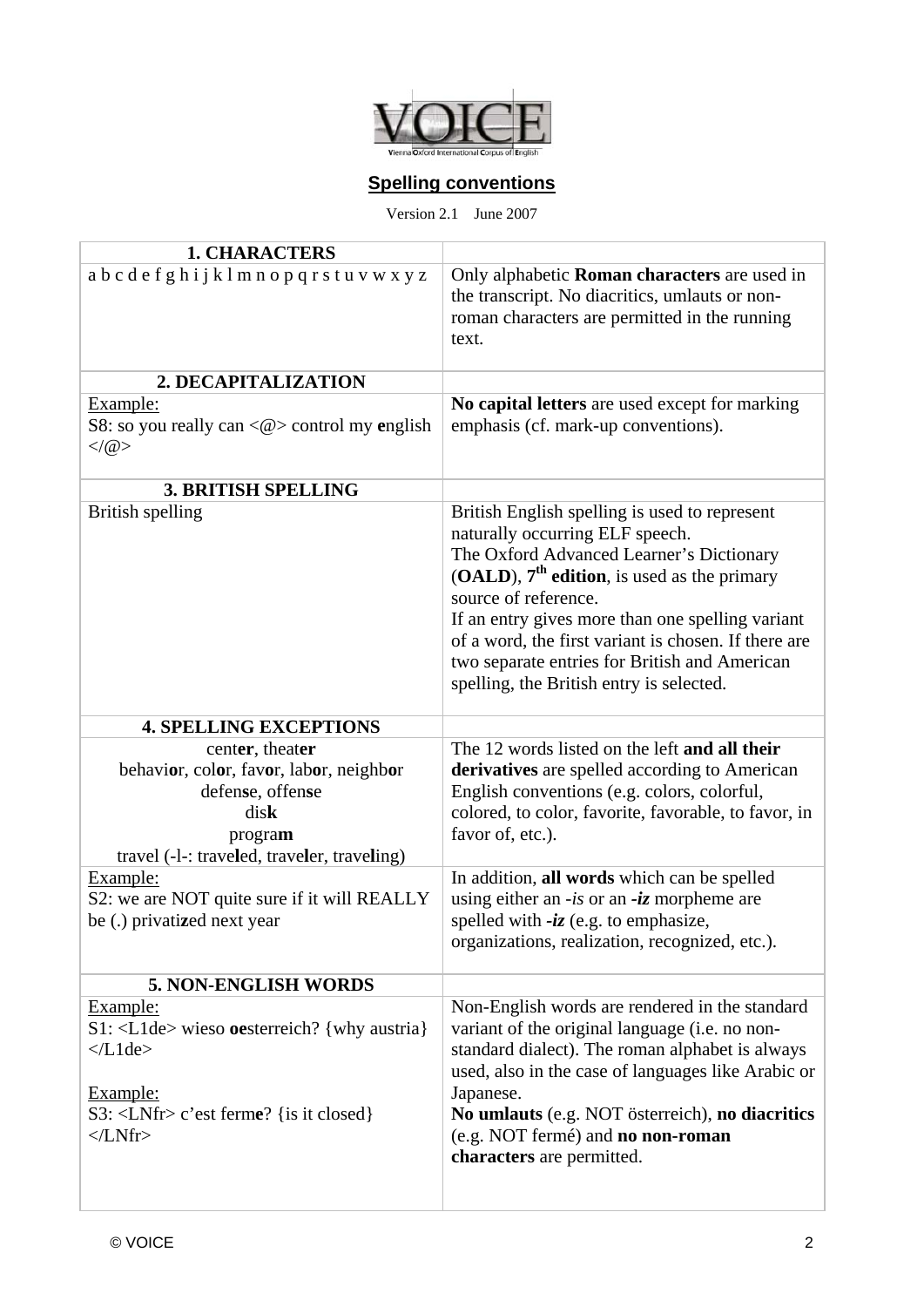| <b>6. FULL REPRESENTATION OF</b>                                                                                                                                                                   |                                                                                                                                                                                                                                                                                                                                                                                                                               |
|----------------------------------------------------------------------------------------------------------------------------------------------------------------------------------------------------|-------------------------------------------------------------------------------------------------------------------------------------------------------------------------------------------------------------------------------------------------------------------------------------------------------------------------------------------------------------------------------------------------------------------------------|
| <b>WORDS</b><br>Example:<br>S7: the students that (.) decide freely to enter<br>(.) this kind of master knows (.) for example<br>that he can $(.)$ at the end achieve $(.)$ sixty<br>credits       | Although words may not be fully pronounced or<br>may be pronounced with a foreign accent, they<br>are generally represented in standard<br>orthographic form.<br>Explanation:<br>S7 is Italian and pronounces the <i>he</i> in <i>he can</i> as<br>$\frac{1}{1}$ , swallowing the initial h. Nevertheless, this is<br>regarded as a minor instance of L1 accent and<br>therefore represented in standard orthography<br>(he). |
| 7. FULL REPRESENTATION OF<br><b>NUMBERS, TITLES &amp;</b><br><b>ABBREVIATIONS</b>                                                                                                                  |                                                                                                                                                                                                                                                                                                                                                                                                                               |
| oh/zero, two, three,  one hundred, nineteen<br>ten, eighteen twenty-seven,                                                                                                                         | Numbers are fully spelled out as whole words.<br>British English hyphenation rules apply.                                                                                                                                                                                                                                                                                                                                     |
| missis (for $Mrs$ ), mister, miss, mis (for $Ms$ ),<br>doctor, professor,                                                                                                                          | Titles and terms of address are fully spelled out.                                                                                                                                                                                                                                                                                                                                                                            |
| et cetera, saint thomas, okay,                                                                                                                                                                     | Forms that are usually abbreviated in writing,<br>but spoken as complete words are fully spelled<br>out.                                                                                                                                                                                                                                                                                                                      |
| <b>8. LEXICALIZED REDUCED FORMS</b>                                                                                                                                                                |                                                                                                                                                                                                                                                                                                                                                                                                                               |
| cos<br>gonna, gotta, wanna                                                                                                                                                                         | Lexicalized phonological reductions are limited<br>to the four on the left.<br>All other non-standard forms are fully spelled<br>out (e.g. /hæft $\phi$ / = have to).                                                                                                                                                                                                                                                         |
| <b>9. CONTRACTIONS</b>                                                                                                                                                                             |                                                                                                                                                                                                                                                                                                                                                                                                                               |
| i'm, there're, how's peter, running's fun,<br>i've, they've, it's got, we'd been,<br>tom'll be there, he'd go for the first,<br>we aren't, i won't, he doesn't,                                    | Whenever they are uttered, all standard<br>contractions are rendered.<br>This refers to verb contractions with be $(am, is$<br>are), have (have, has, had), will and would as<br>well as <i>not</i> -contractions.                                                                                                                                                                                                            |
| what's it mean, where's she live, how's that<br>sound<br>let's                                                                                                                                     | Additionally, 's is used to represent <i>does</i> when<br>reduced and attached to a wh-word. It is also<br>used to represent the pronoun $\mu s$ in the<br>contracted form let's.                                                                                                                                                                                                                                             |
| <b>10. HYPHENS</b>                                                                                                                                                                                 |                                                                                                                                                                                                                                                                                                                                                                                                                               |
| Example:<br>S3: more than thirteen years of experience er<br>working in (.) er (.) design and development<br>(.) $er$ of (1) <b>real-time</b> software (.) $er$ for<br>industrial (.) implications | Hyphens are used according to British English<br>hyphenation rules. The OALD, $7th$ edition, is<br>used as the primary source of reference.                                                                                                                                                                                                                                                                                   |